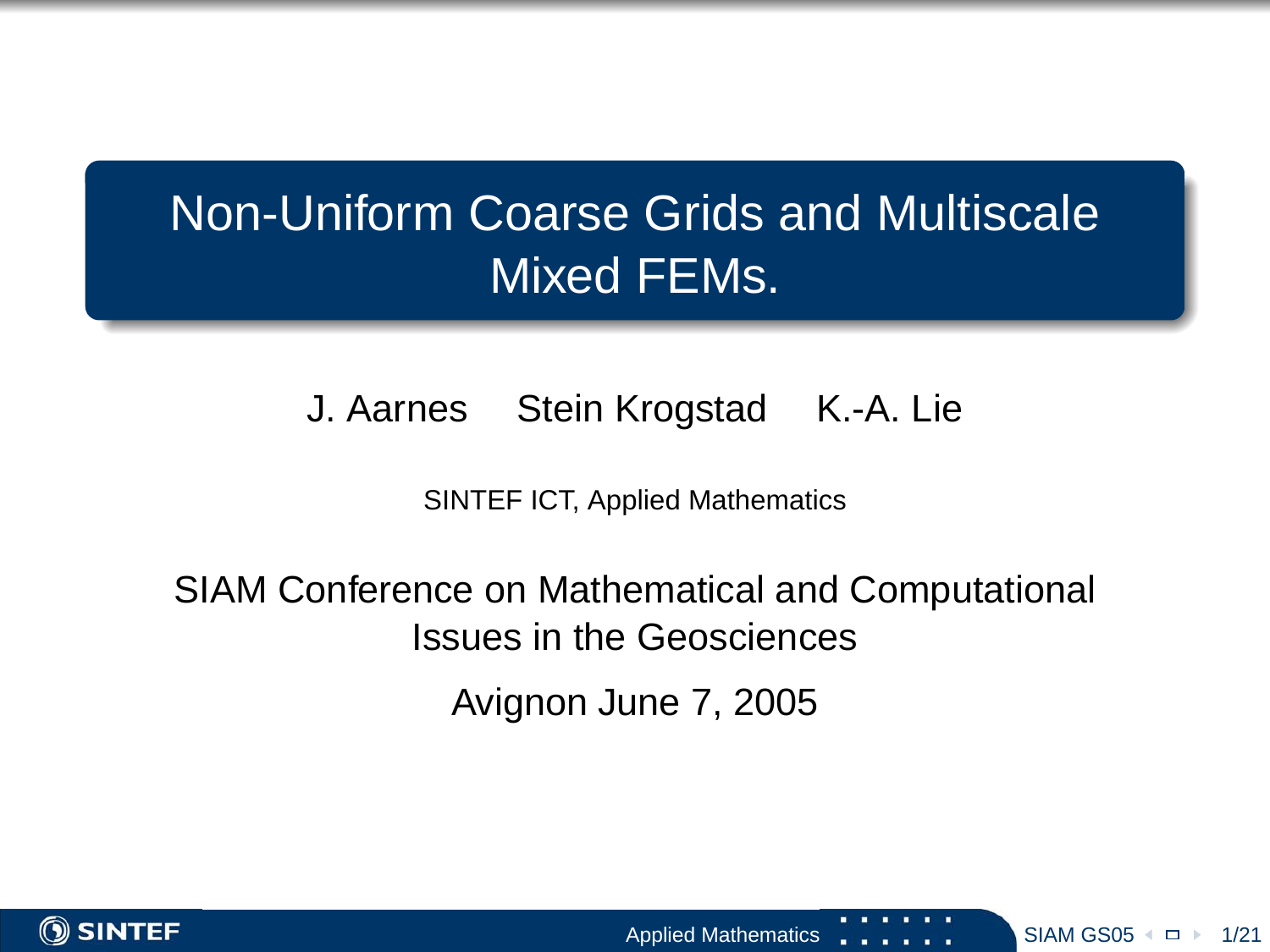## Outline.



### **[Introduction](#page-2-0)**

- [Model Equations](#page-2-0)
- **•** [Motivation](#page-3-0)
- **[Mixed Finite Elements](#page-4-0)** 
	- [Multiscale mixed FEM](#page-4-0)
	- **The MsMFFM basis functions**
- 3 [Coarse Grids for the MsMFEM](#page-10-0)
	- [Adapting the coarse grids to large scale features](#page-11-0)
	- **[Traversing barriers](#page-12-0)**
	- **[Cross-flow](#page-14-0)**
- **[Numerical Experiments](#page-15-0)**
- 5 [Concluding Remarks](#page-20-0)



<span id="page-1-0"></span>Applied Mathematics **SIM SIAM GS0[5](#page-0-0)**  $\Box$  2/21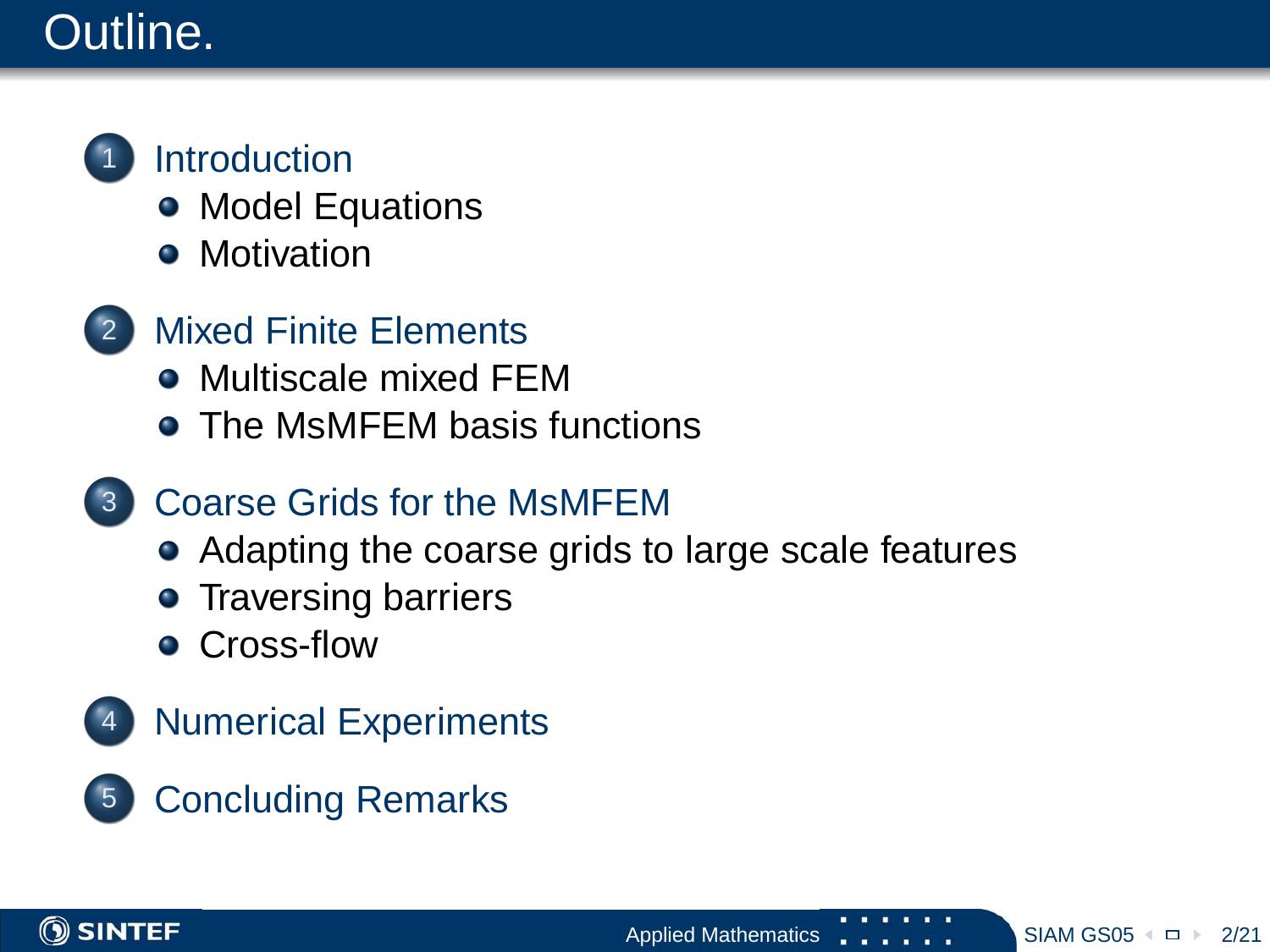## Model Equations.

Elliptic pressure equation:

$$
v = -\lambda(S)K\nabla p
$$

$$
\nabla \cdot v = q
$$

Hyperbolic saturation equation:

$$
\phi \frac{\partial S}{\partial t} + \nabla \cdot (vf(S)) = q_w
$$

• Total velocity:

$$
v=v_o+v_w
$$

• Total mobility:

$$
\lambda = \lambda_w(S) + \lambda_o(S)
$$
  
=  $k_{rw}(S)/\mu_w + k_{ro}(S)/\mu_o$ 

- $\bullet$  Saturation water: S
- **Fractional flow water:**

<span id="page-2-0"></span> $f(S) = \lambda_w(S)/\lambda(S)$ 

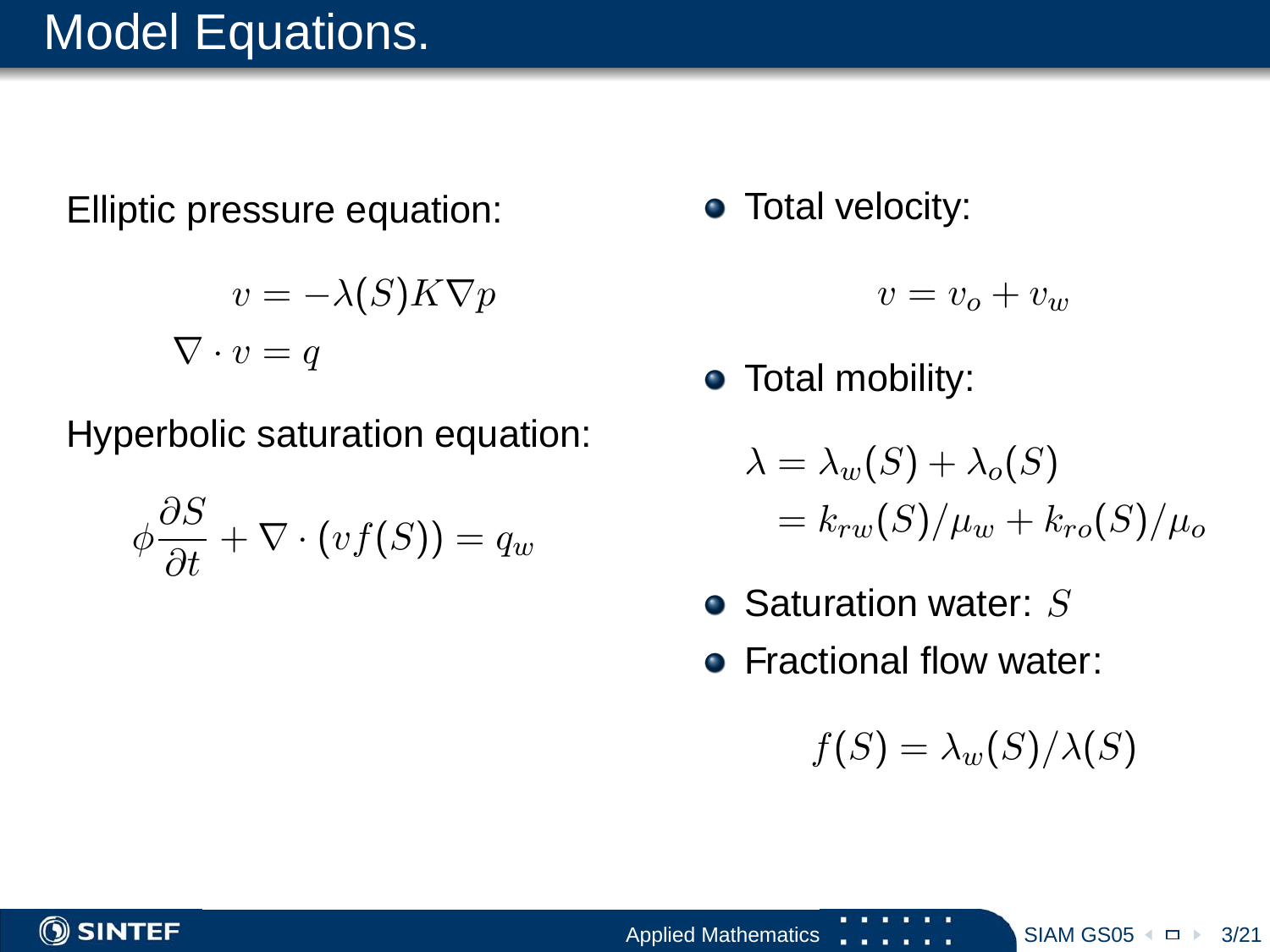## Motivation.

Small scale variations in the permeability can have a strong impact on large scale flow and should be resolved properly.

- the pressure may be well resolved on a coarse grid
- the fluid transport should be solved on the finest scale possible

Thus: a multiscale method for the pressure equation should provide velocity fields that can be used to simulate flow on a fine scale.

The MsMFEM basis functions *predicts* what the global flow looks like locally.

<span id="page-3-0"></span>problems can occur if large scale structures penetrate the local domains

Thus: the shape of the local domains (the coarse grid) should adapt to important large scale features.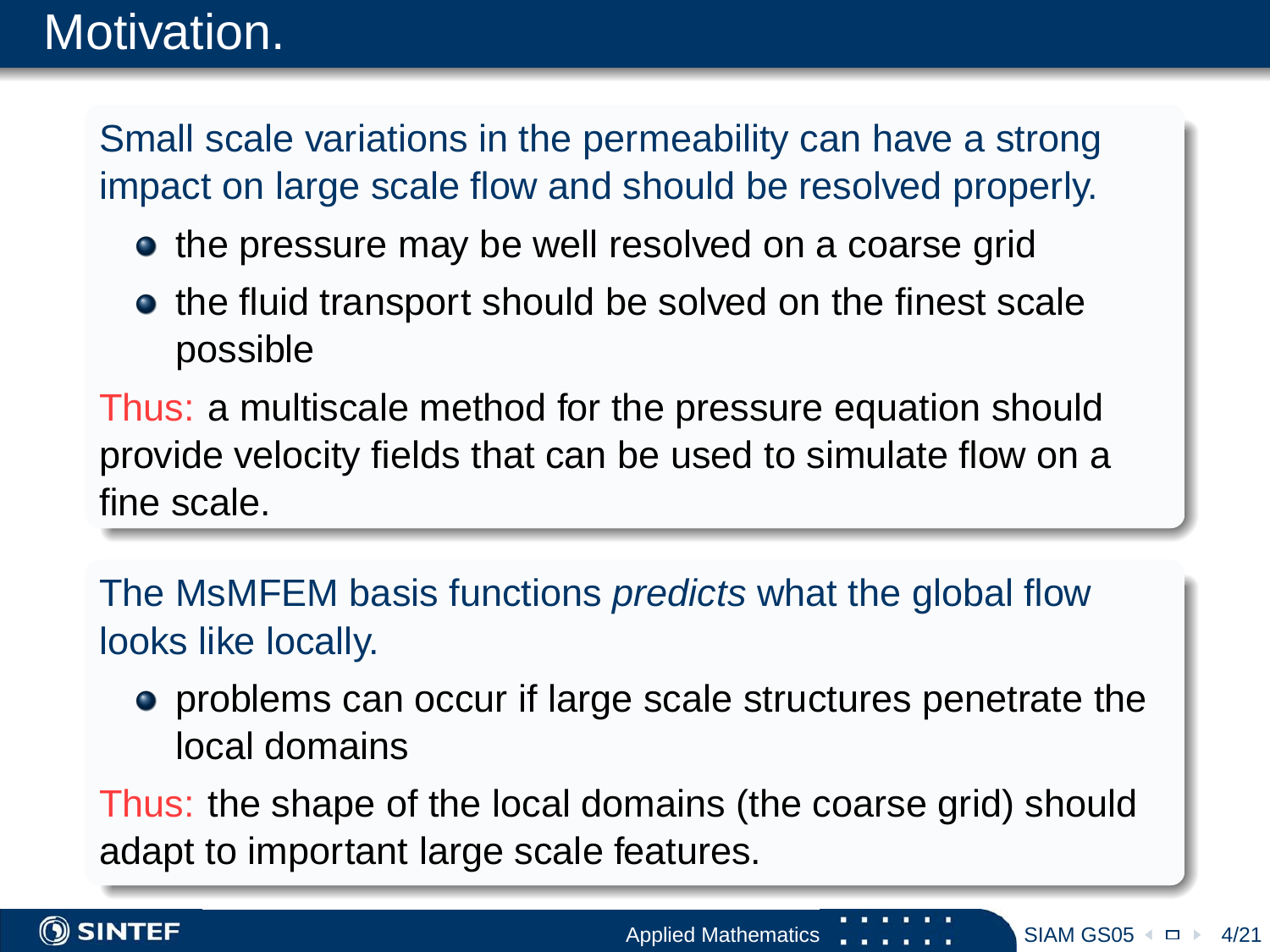## Multiscale Mixed Finite Elements

#### Mixed formulation:

Find  $(v, p) \in H_0^{1, \mathsf{div}} \times L^2$  such that

$$
\int (\lambda K)^{-1}u \cdot v \, dx - \int p \nabla \cdot u \, dx = 0, \qquad \forall u \in H_0^{1, \text{div}},
$$

$$
\int l \nabla \cdot v \, dx = \int q l \, dx, \quad \forall l \in L^2.
$$

#### Multiscale discretization:

Seek solutions in low-dimensional subspaces

<span id="page-4-0"></span>
$$
U^{ms}\subset H^{1,\text{div}}_0\text{ and }V\in L^2,
$$

where local fine-scale properties are incorporated into the basis functions.

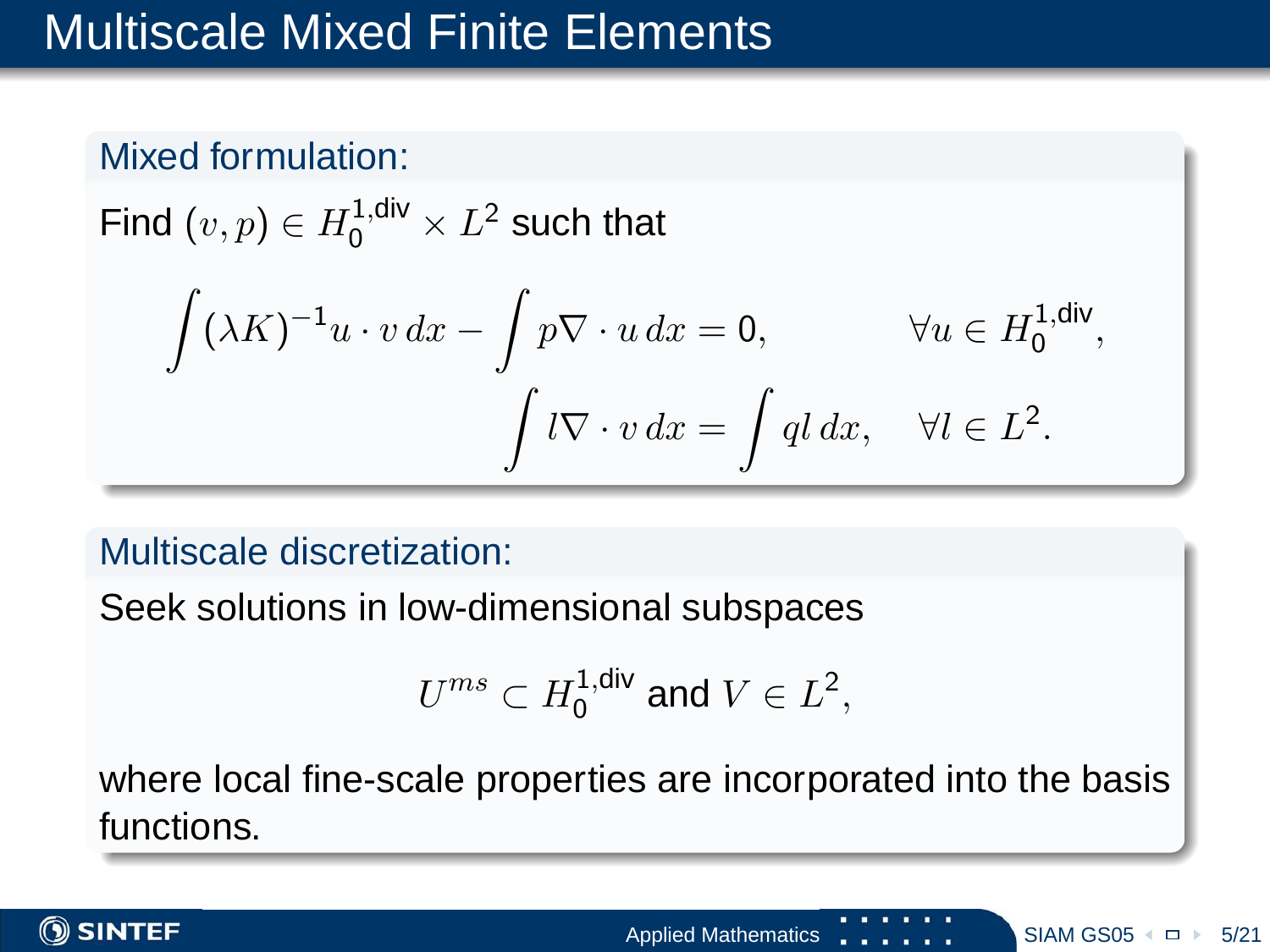We assume we are given a *fine* grid with permeability and porosity attached to each fine grid block.



We construct a *coarse* grid, and choose the discretization spaces  $V$  and  $U^{ms}$  such that:

- For each coarse block  $T_i,$ there is a basis function  $\phi_i \in V.$
- <span id="page-5-0"></span>• For each coarse edge  $\Gamma_{ij}$ , there is a basis function  $\psi_{ij} \in U^{ms}$ .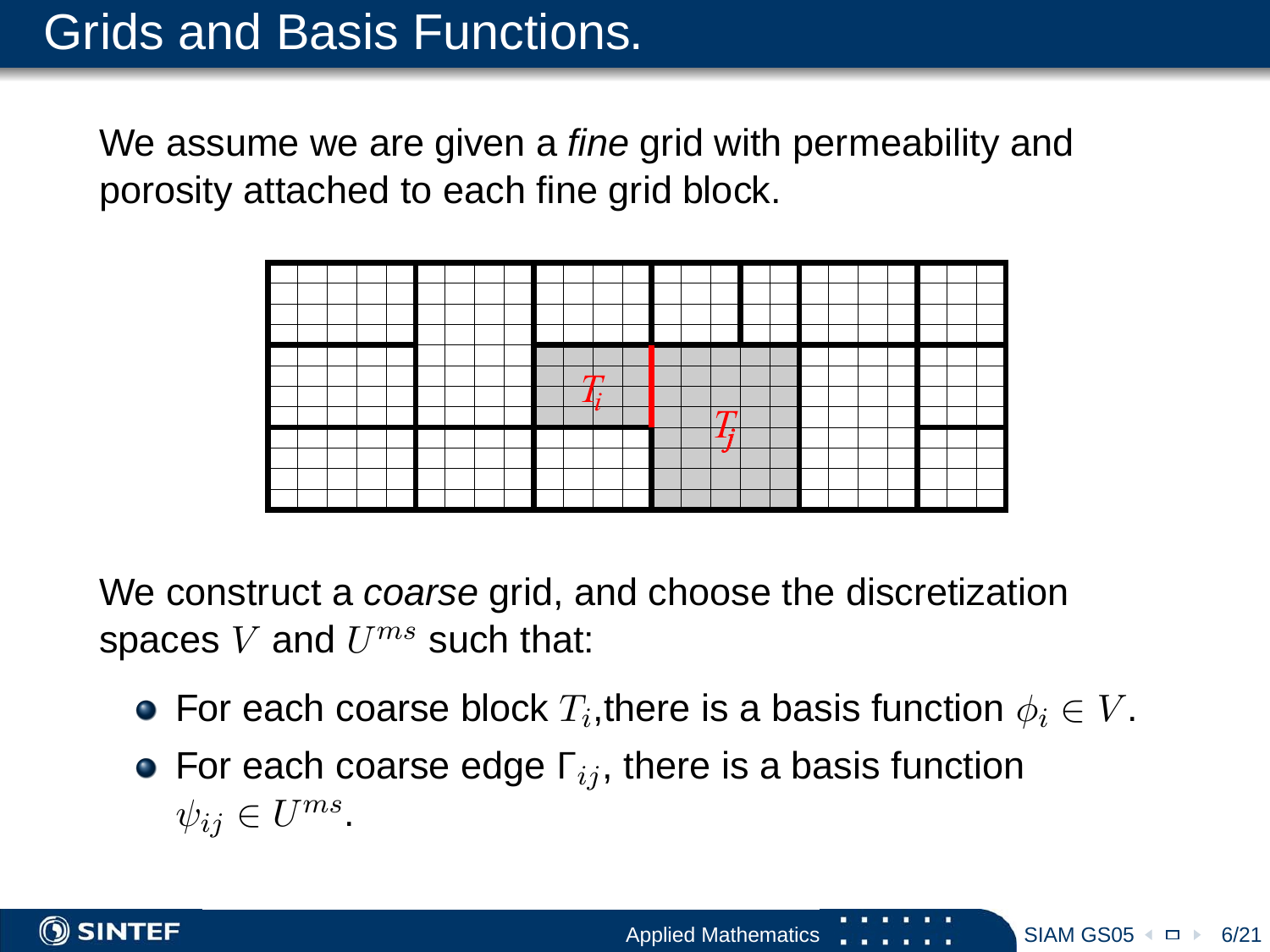## Basis Functions (Local Version).

#### Velocity:

For each coarse edge  $\Gamma_{ij}$  we define a basis function  $\psi_{ij} = -\lambda K \nabla \phi_{ij}$  with

$$
\nabla \cdot \psi_{ij} = \begin{cases} w_i(x), & \text{for } x \in T_i \\ -w_j(x), & \text{for } x \in T_j, \end{cases}
$$

with BCs  $\psi_{ij} \cdot n = 0$  on  $\partial (T_i \cup \Gamma_{ij} \cup T_j)$ , and the weight-functions  $w_i, w_j$  has average 1.

#### Pressure:

For each  $T_i$  we define

<span id="page-6-0"></span>
$$
\phi_i = \begin{cases} 1, & \text{for } x \in T_i \\ 0, & \text{otherwise.} \end{cases}
$$

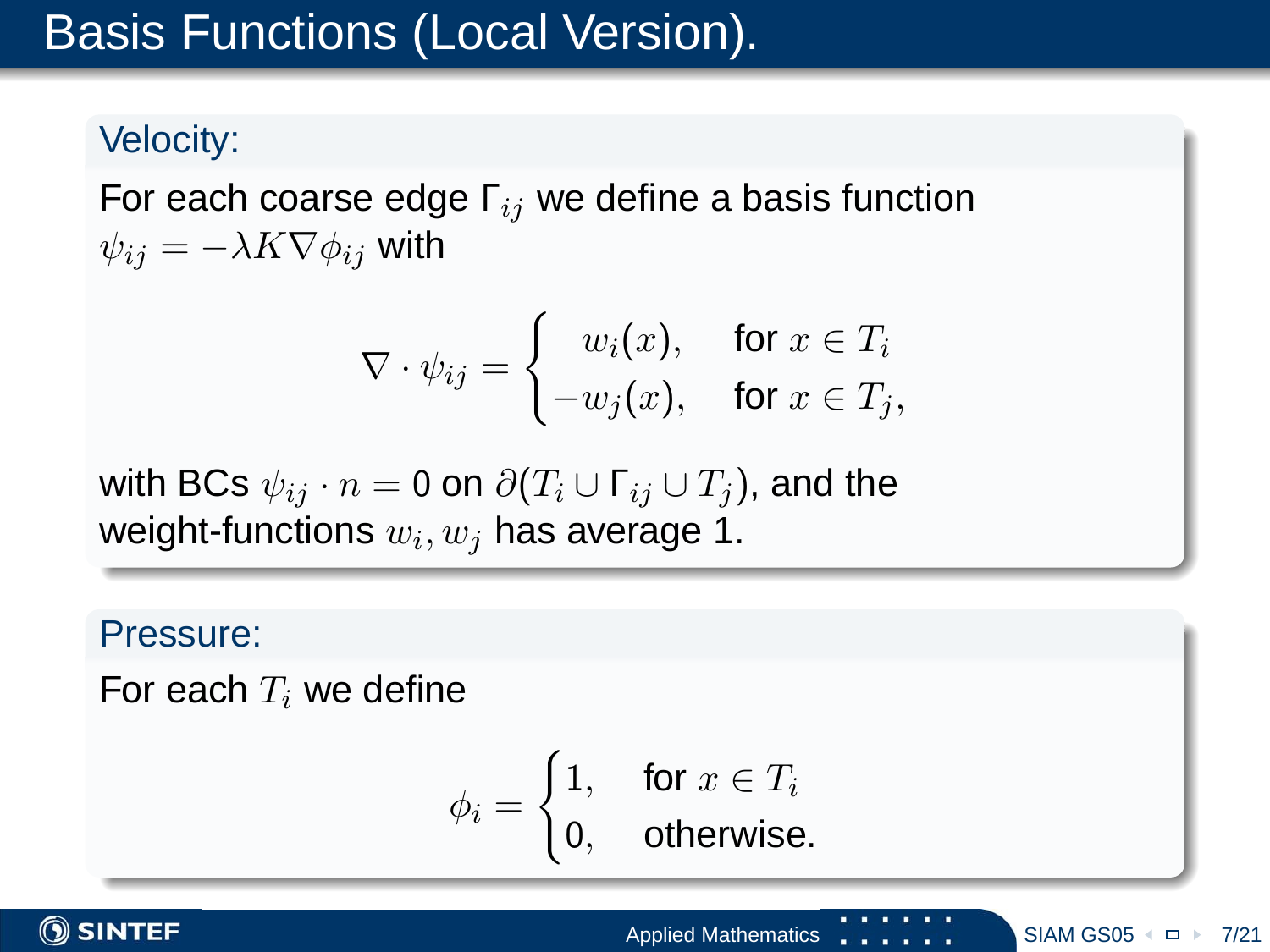## Basis for Velocity - the Source Weights.

If  $\int_{T_i} q dx \neq 0$   $(T_i$  contains a source), then

$$
w_i(x) = \frac{q(x)}{\int_{T_i} q(\xi) \, d\xi}.
$$

Otherwise we may choose

$$
w_i(x) = \frac{1}{|T_i|},
$$

or to avoid high flow through low-perm regions

$$
w_i(x) = \frac{\operatorname{trace}(K(x))}{\int_{T_i} \operatorname{trace}(K(\xi)) d\xi}.
$$



<span id="page-7-0"></span>

The latter is more accurate - even for strong anisotropy.

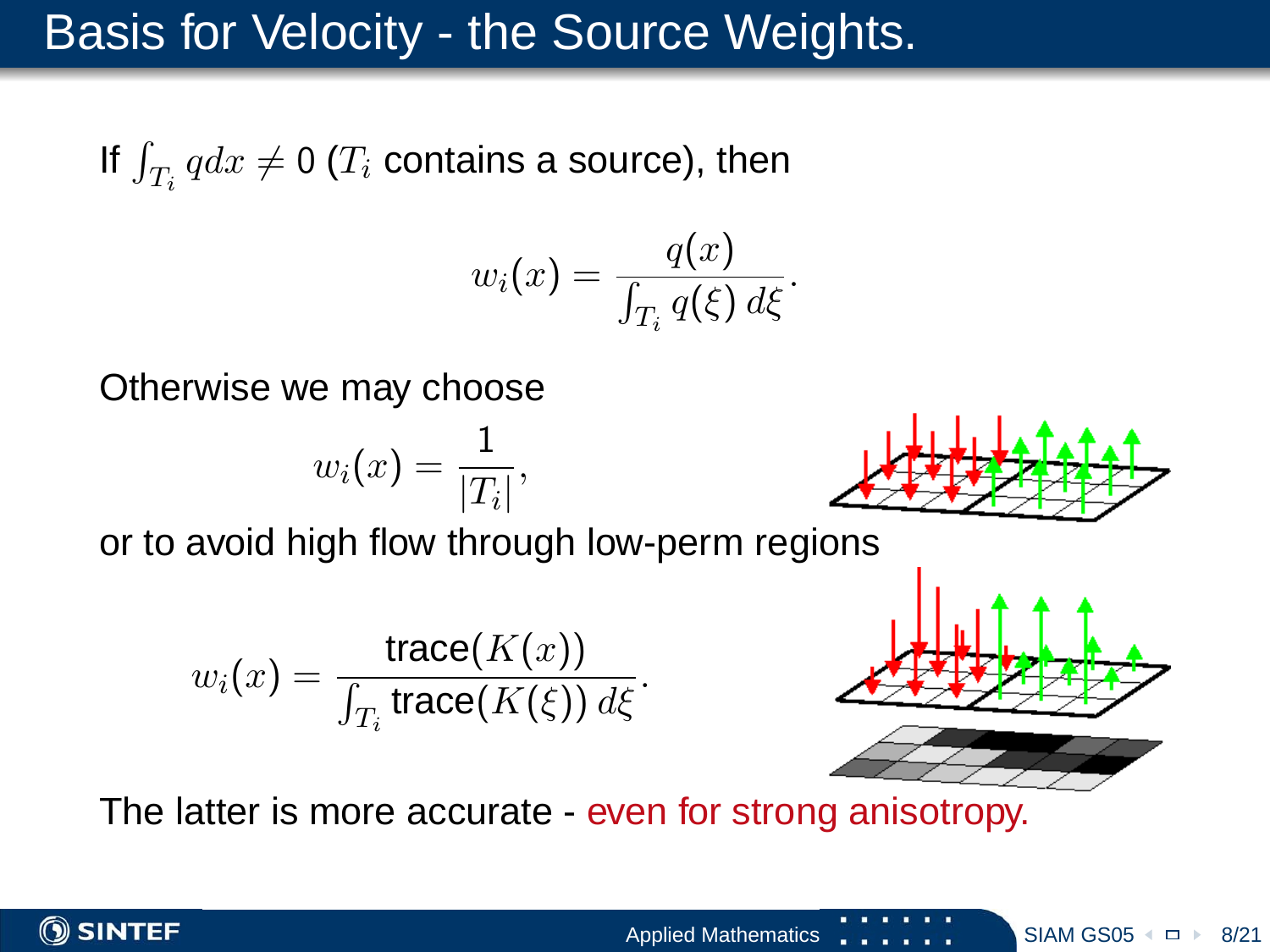## Basis Functions for Velocity.

### X-component of 2D basis functions:

Homogeneous coefficients - Non-convex support

Homogeneous coefficients - Convex support





Heterogeneous coefficients - Non-convex support



<span id="page-8-0"></span>Heterogeneous coefficients - Convex support



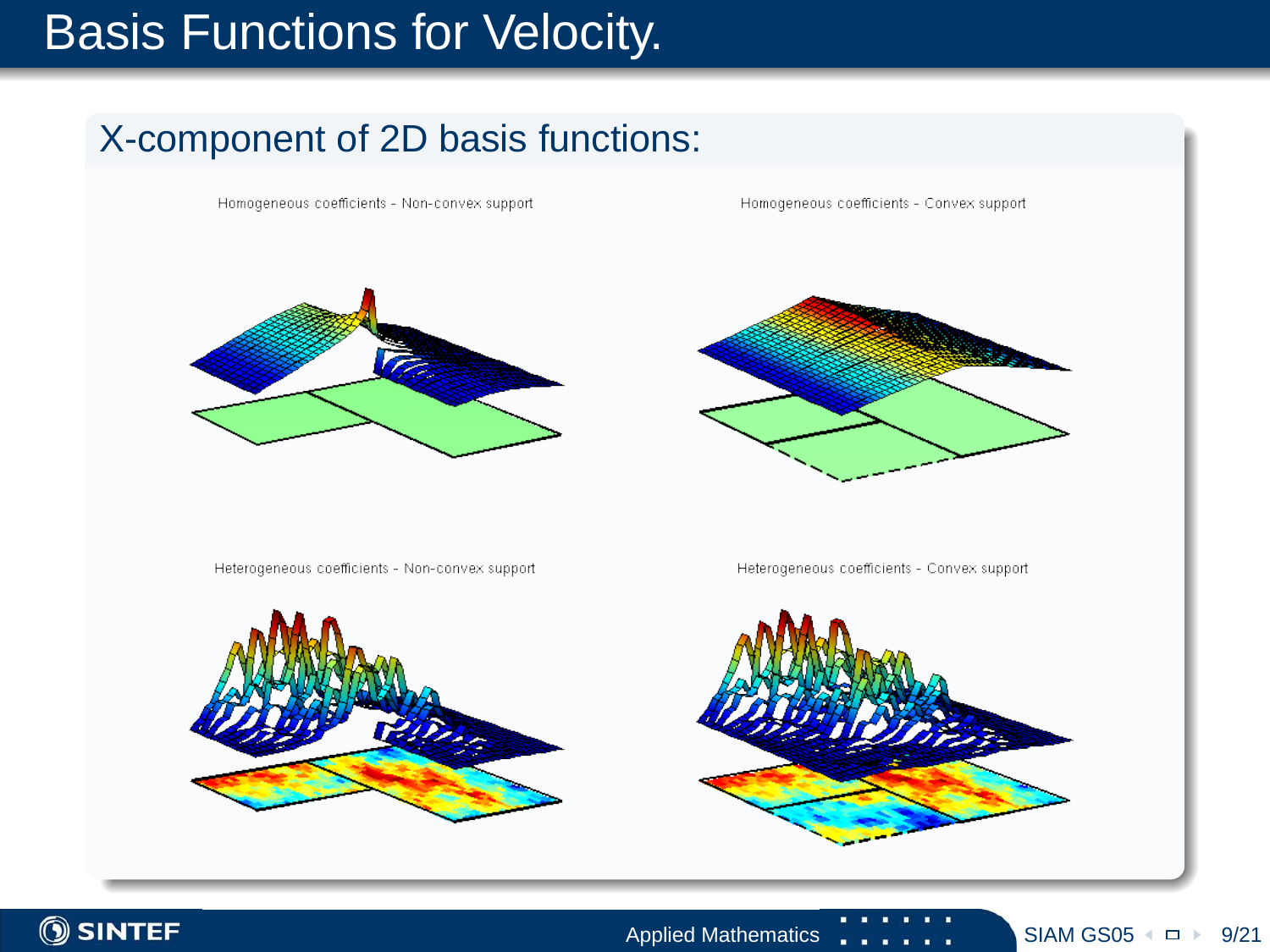## Impact of Convex versus Non-Convex Support.

# Heterogenous media: Reference Convex Convex Convex Non-convex Non-convex

<span id="page-9-0"></span>We use *tight* support.

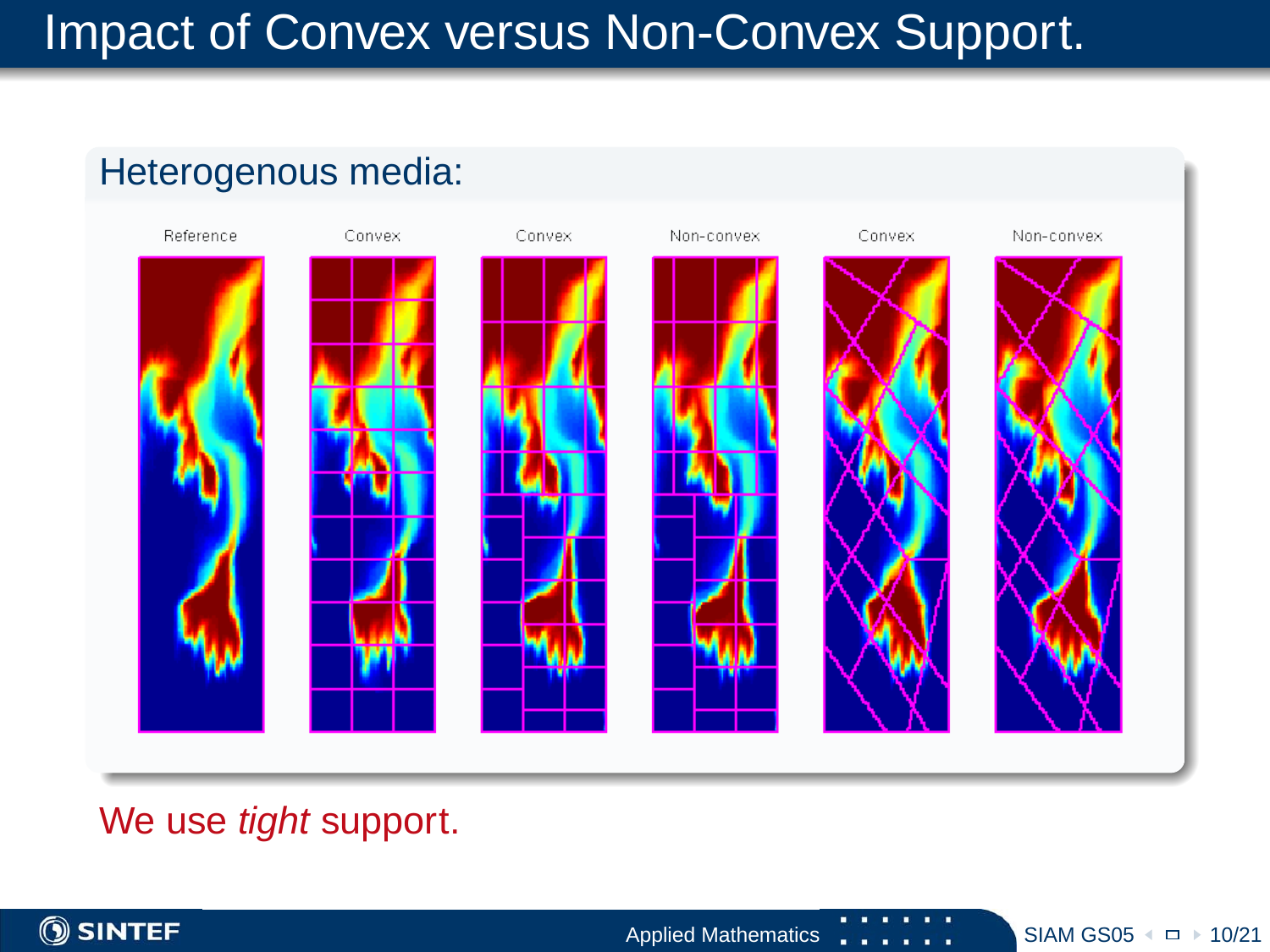## Coarse Grid Refinement.

#### Question:

Does refining the coarse grid increase accuracy?



**SINTEF** 

<span id="page-10-0"></span>Applied Mathematics  $\begin{bmatrix} 1 & 1 \\ 1 & 1 \end{bmatrix}$  $\begin{bmatrix} 1 & 1 \\ 1 & 1 \end{bmatrix}$  $\begin{bmatrix} 1 & 1 \\ 1 & 1 \end{bmatrix}$  SIAM GS0[5](#page-9-0)  $\cdot$   $\Box$  11/21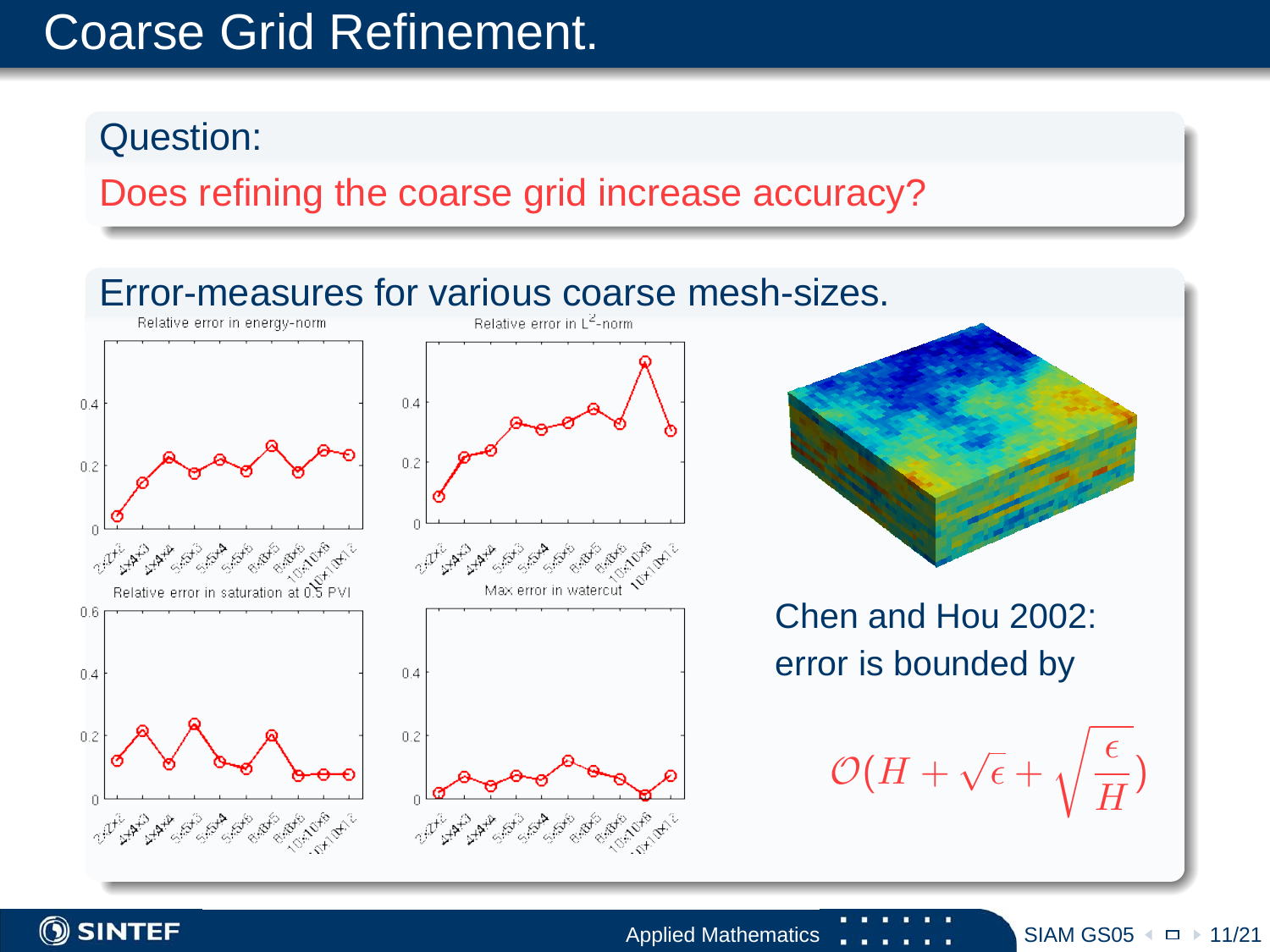## Potential Problem-Scenarios for the MsMFEM.

Certain large scale features may cause problems:



Can be ameliorated through coarse grid refinement/adaptation.



<span id="page-11-0"></span>Applied Mathematics SINGS [1](#page-12-0)2/21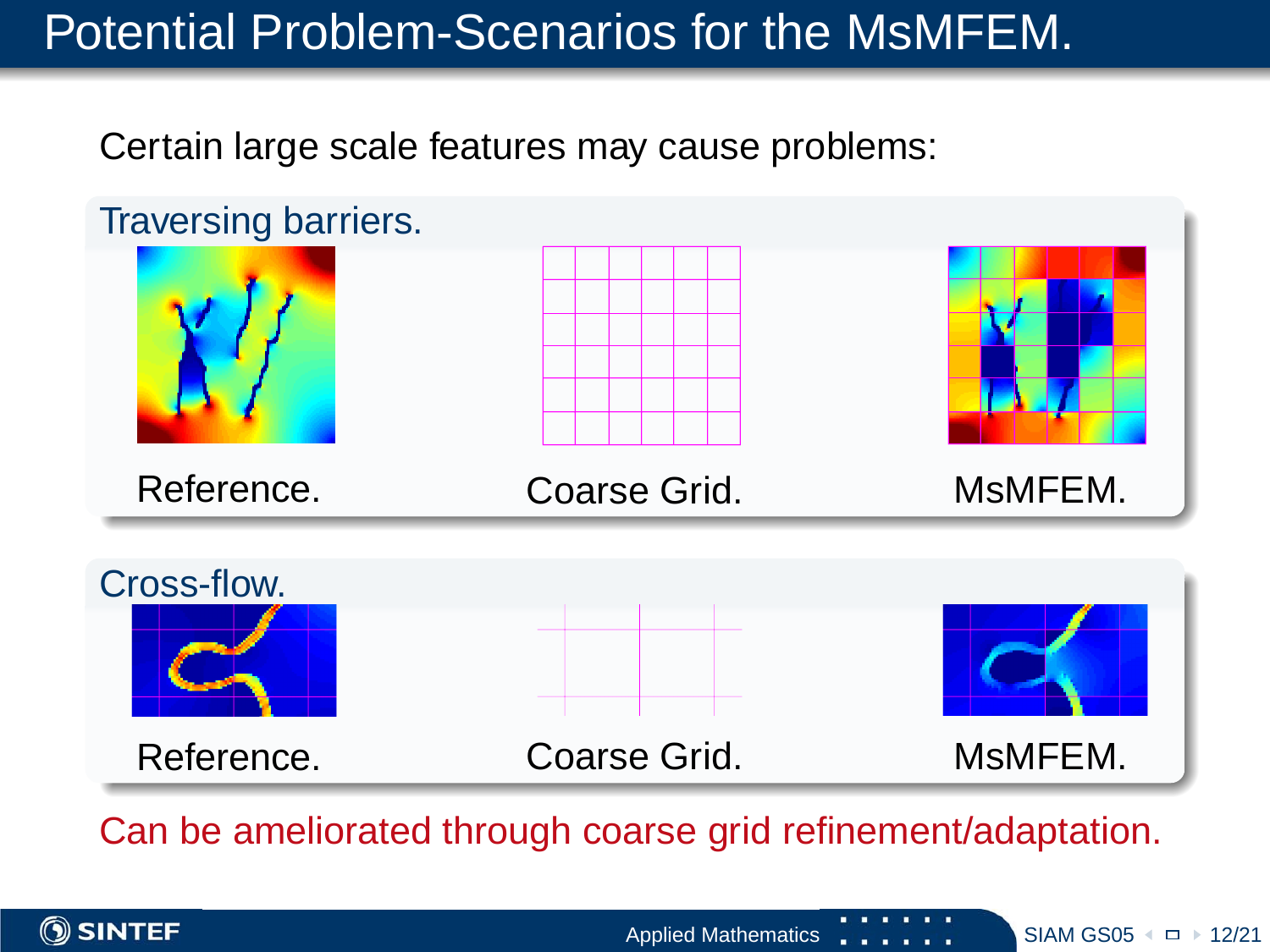## Traversing Barriers.

Problems occur when a basis function forces flow through a barrier:



Problem-cases can be detected automatically through the indicator

<span id="page-12-0"></span>
$$
v_{ij} = \psi_{ij} \cdot (\lambda K)^{-1} \psi_{ij}.
$$

If  $v_{ij}(x) > C$  for some  $x \in T_i,$  then split  $T_i,$  and generate basis functions for the new faces.

**SINTEF**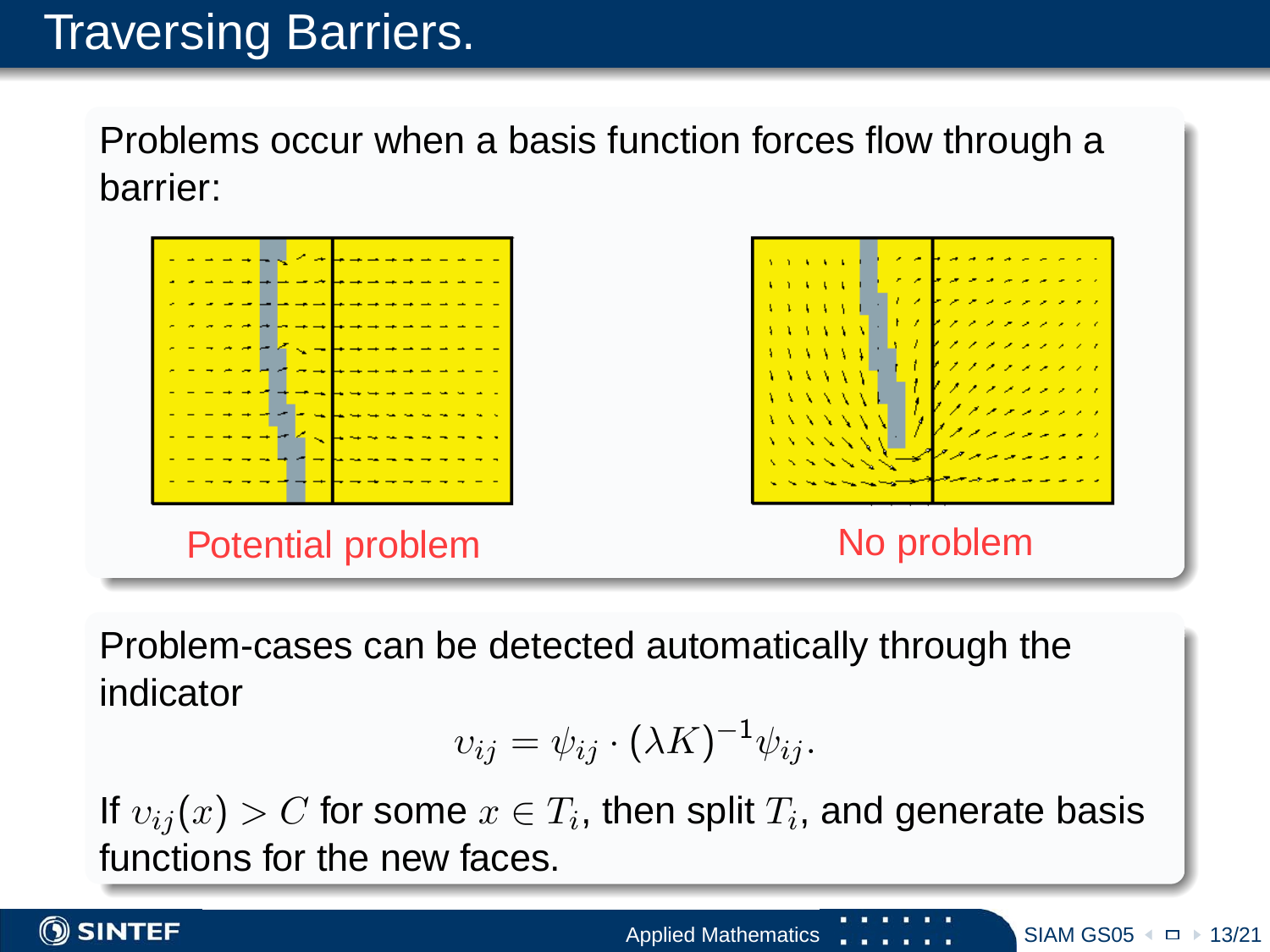## Traversing Barriers.

#### Automatic approach: Direct approach:



<span id="page-13-0"></span>

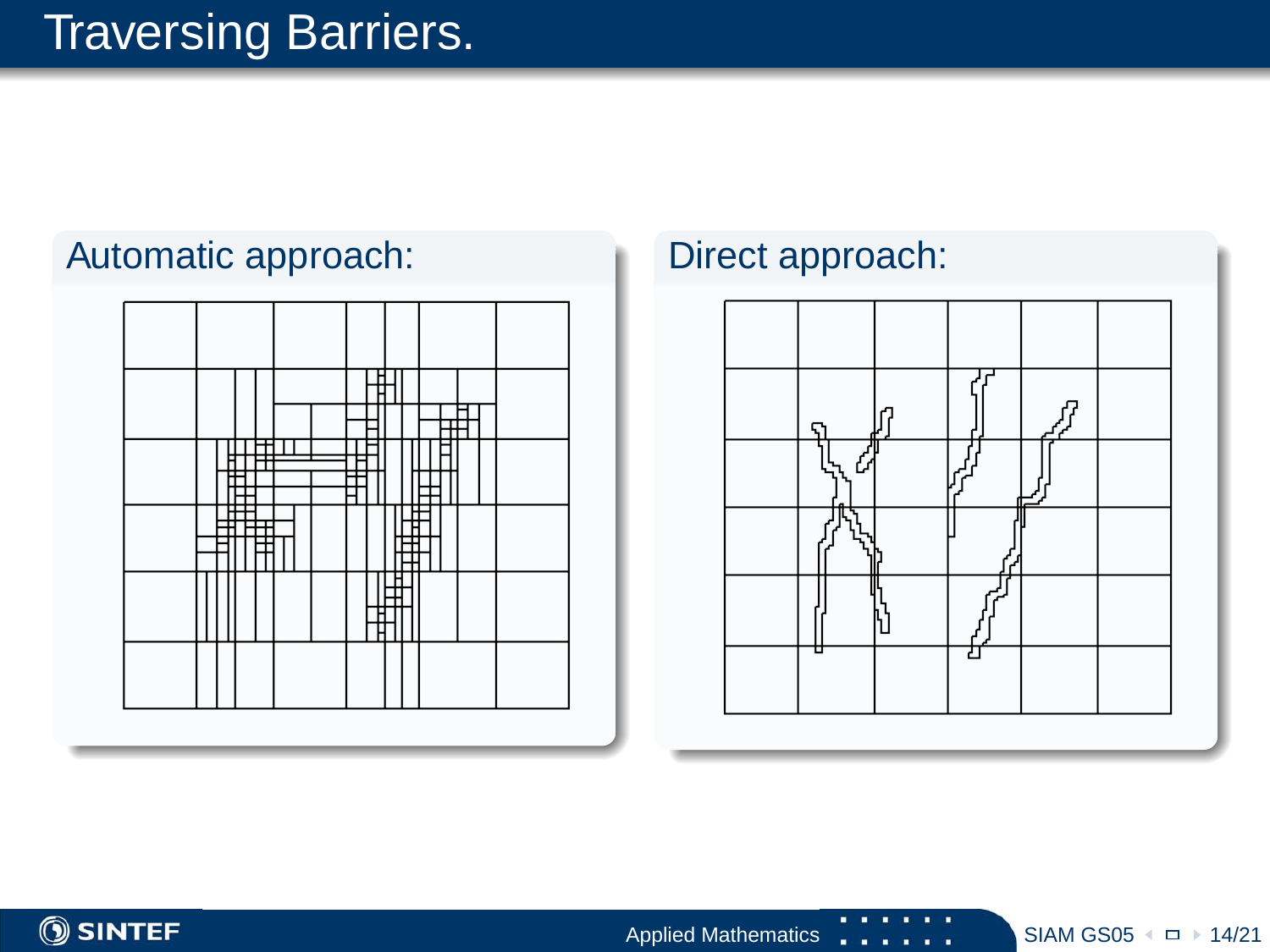**•** The velocity field v experiences cross-flow over  $\Gamma_{ij}$  if the quantity

> <span id="page-14-0"></span> $\int_{\mathsf{\Gamma}_{ij}}|v\cdot n|\,ds$  $\begin{array}{c} \begin{array}{c} \begin{array}{c} \end{array}\\ \begin{array}{c} \end{array} \end{array} \end{array}$  $\int_{\mathsf{\Gamma}_{ij}} v \cdot n \, ds$

is large. Edges of potential cross-flow can be detected by solving a local pressure equation in  $\Omega_{ij}$ .

• The problem is solved by splitting one of the neighboring blocks.



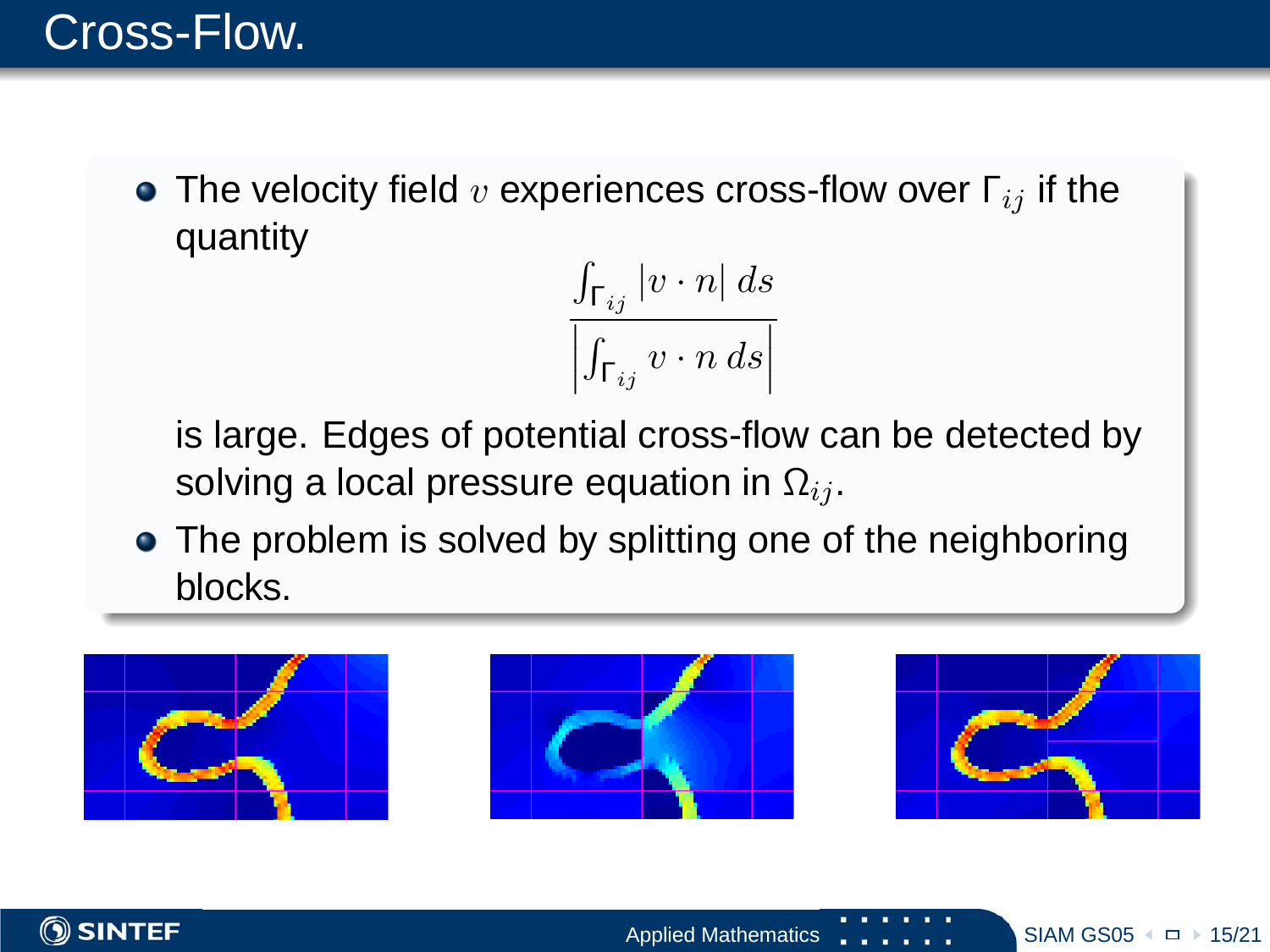## Numerical Example: Barriers in 2D.

#### Saturation plots ( 0.5 PVI):

Permeability field



#### Reference solution



Coarse orid



Non uniform orid, rectanoular



<span id="page-15-0"></span>Non uniform grid, general





Applied Mathematics  $\begin{array}{|c|c|c|c|c|c|}\n\hline\n\text{SIAM GSO5} & \text{ }\end{array}$  $\begin{array}{|c|c|c|c|c|c|}\n\hline\n\text{SIAM GSO5} & \text{ }\end{array}$  $\begin{array}{|c|c|c|c|c|c|}\n\hline\n\text{SIAM GSO5} & \text{ }\end{array}$  + [1](#page-16-0)6/21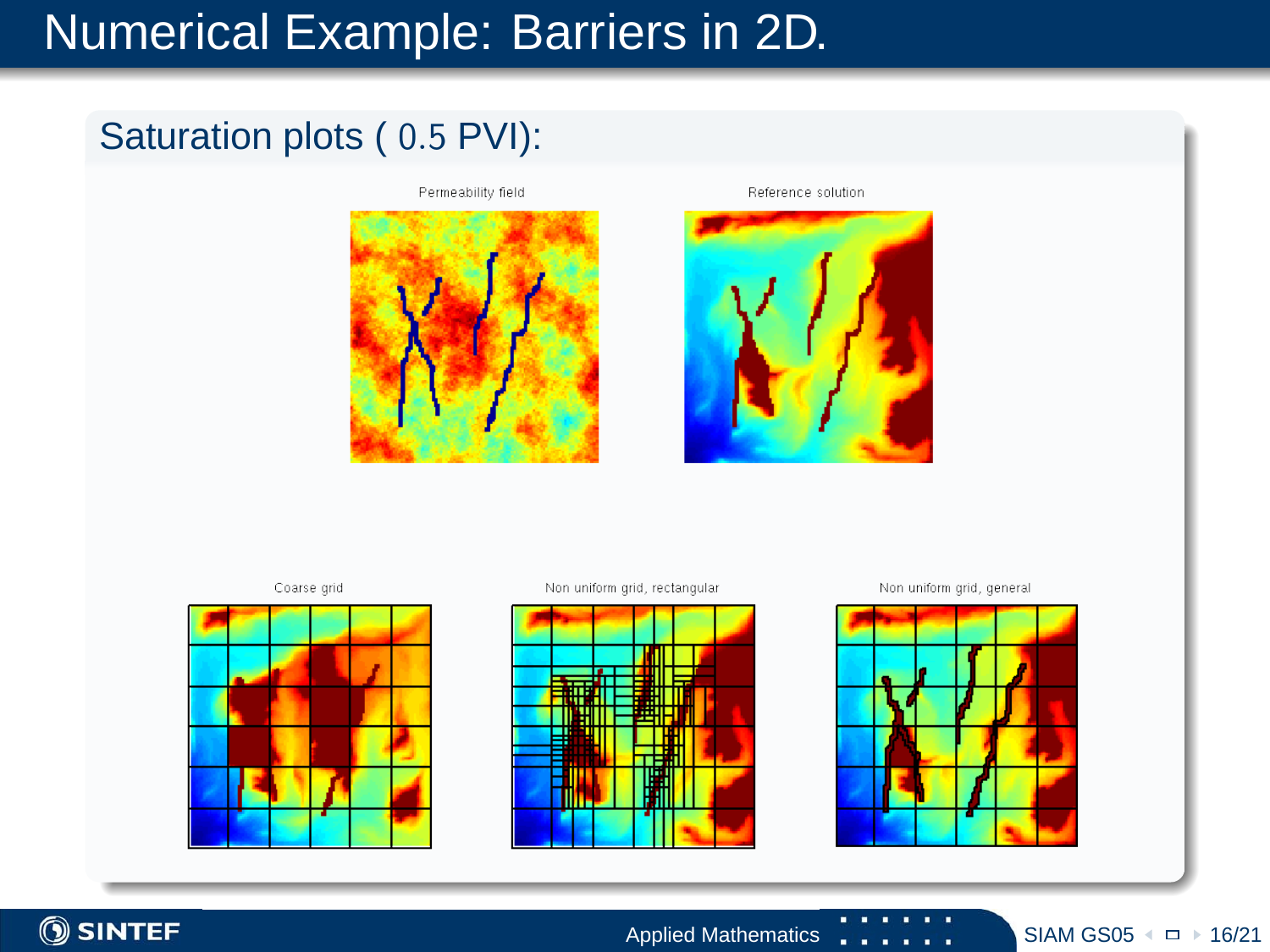## Numerical Example: Barriers in 2D.



#### Watercut and saturation errors:

#### ... and with barriers removed (same background perm):





<span id="page-16-0"></span>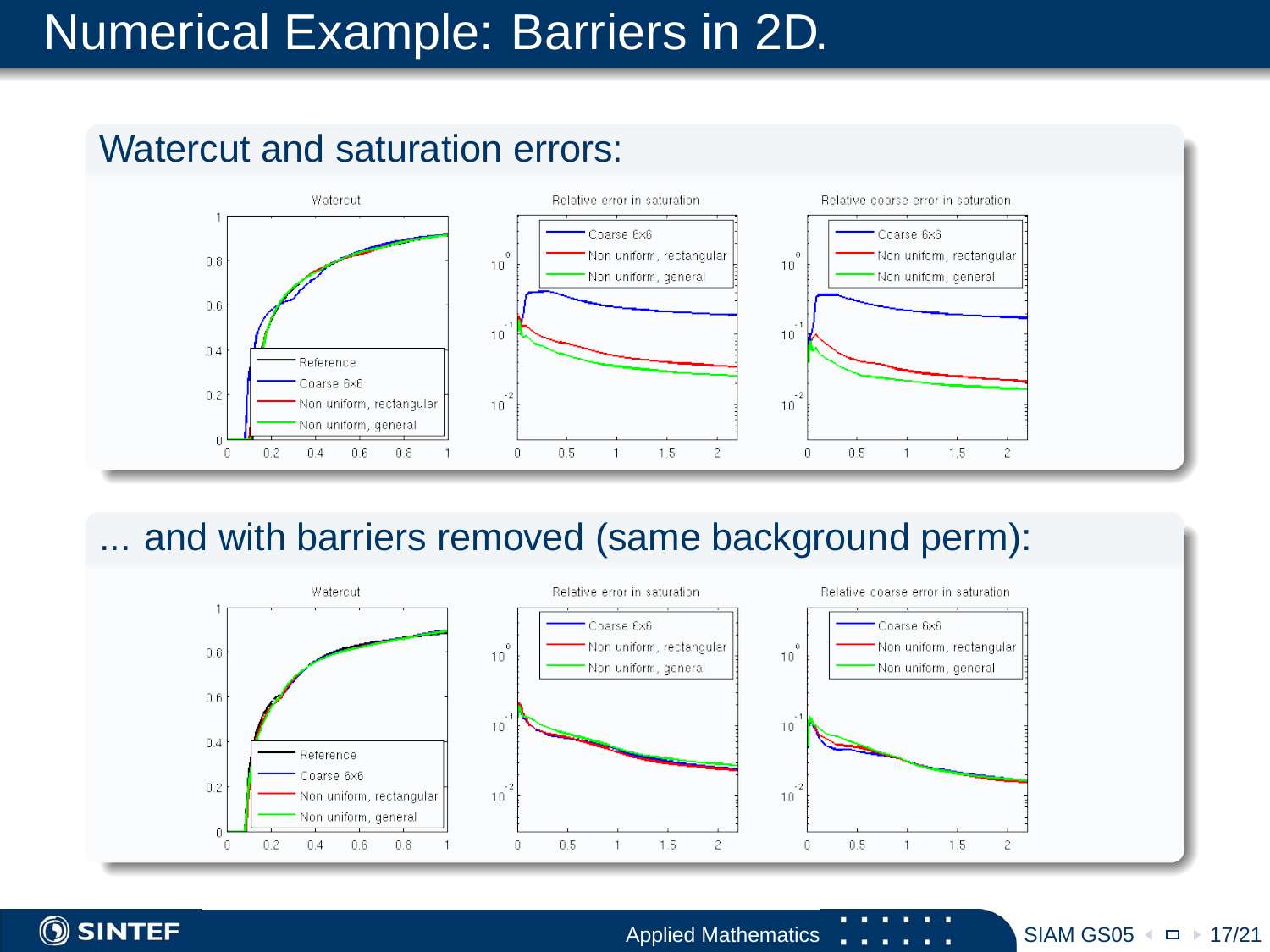## Numerical Example: Cross-Flow in 2D.

### Saturation plots:

**SINTEF** 



#### Watercut and saturation errors



<span id="page-17-0"></span>Applied Mathematics  $\begin{array}{|c|c|c|c|c|c|}\n\hline\n\text{SIAM GSO5} & \text{ }\blacksquare \rightarrow \text{18/21}\n\hline\n\end{array}$  $\begin{array}{|c|c|c|c|c|c|}\n\hline\n\text{SIAM GSO5} & \text{ }\blacksquare \rightarrow \text{18/21}\n\hline\n\end{array}$  $\begin{array}{|c|c|c|c|c|c|}\n\hline\n\text{SIAM GSO5} & \text{ }\blacksquare \rightarrow \text{18/21}\n\hline\n\end{array}$  $\begin{array}{|c|c|c|c|c|c|}\n\hline\n\text{SIAM GSO5} & \text{ }\blacksquare \rightarrow \text{18/21}\n\hline\n\end{array}$  $\begin{array}{|c|c|c|c|c|c|}\n\hline\n\text{SIAM GSO5} & \text{ }\blacksquare \rightarrow \text{18/21}\n\hline\n\end{array}$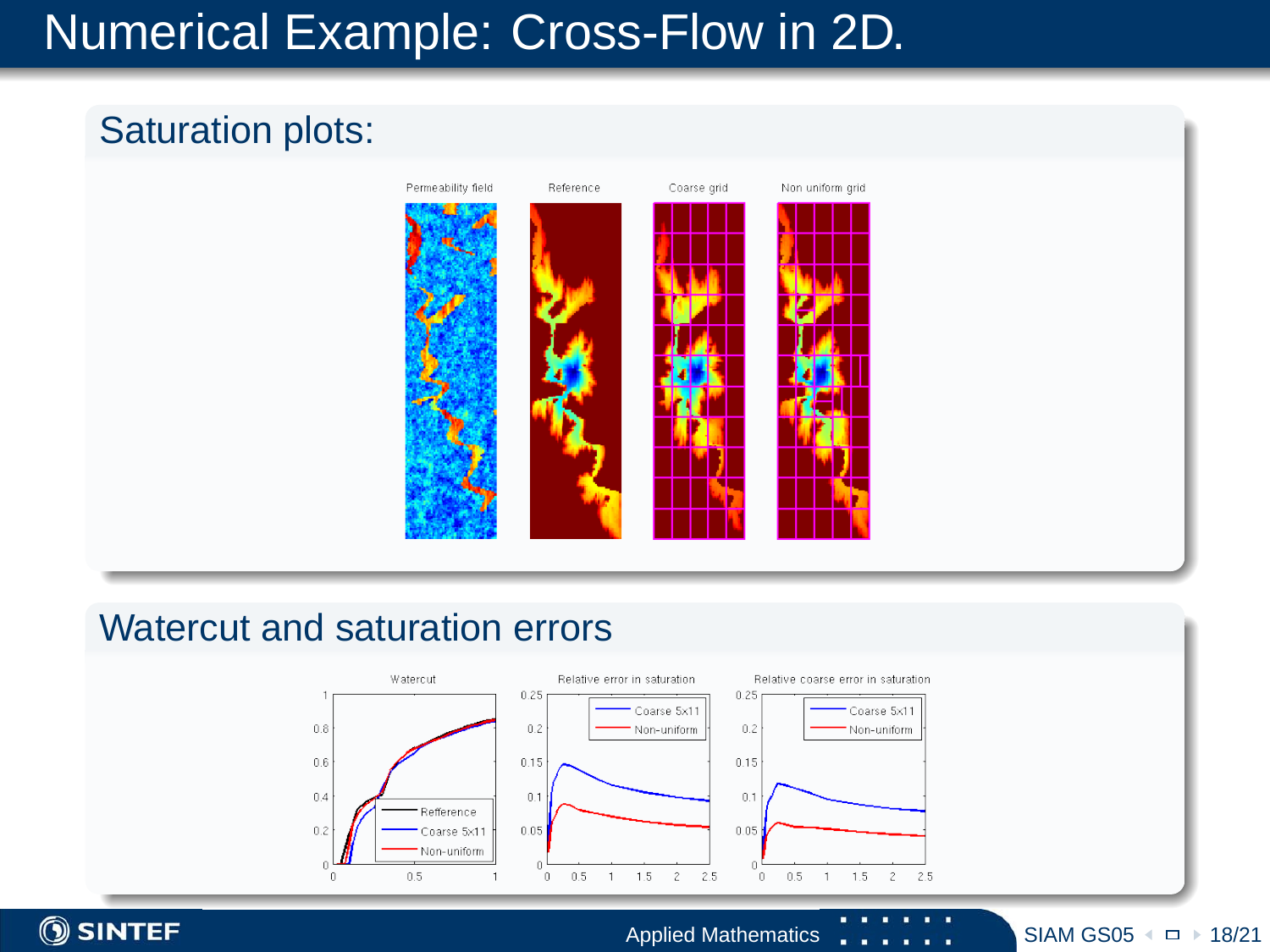## Numerical Example: Barriers in 3D.

#### Permeability field:



#### Grids:

<span id="page-18-0"></span>

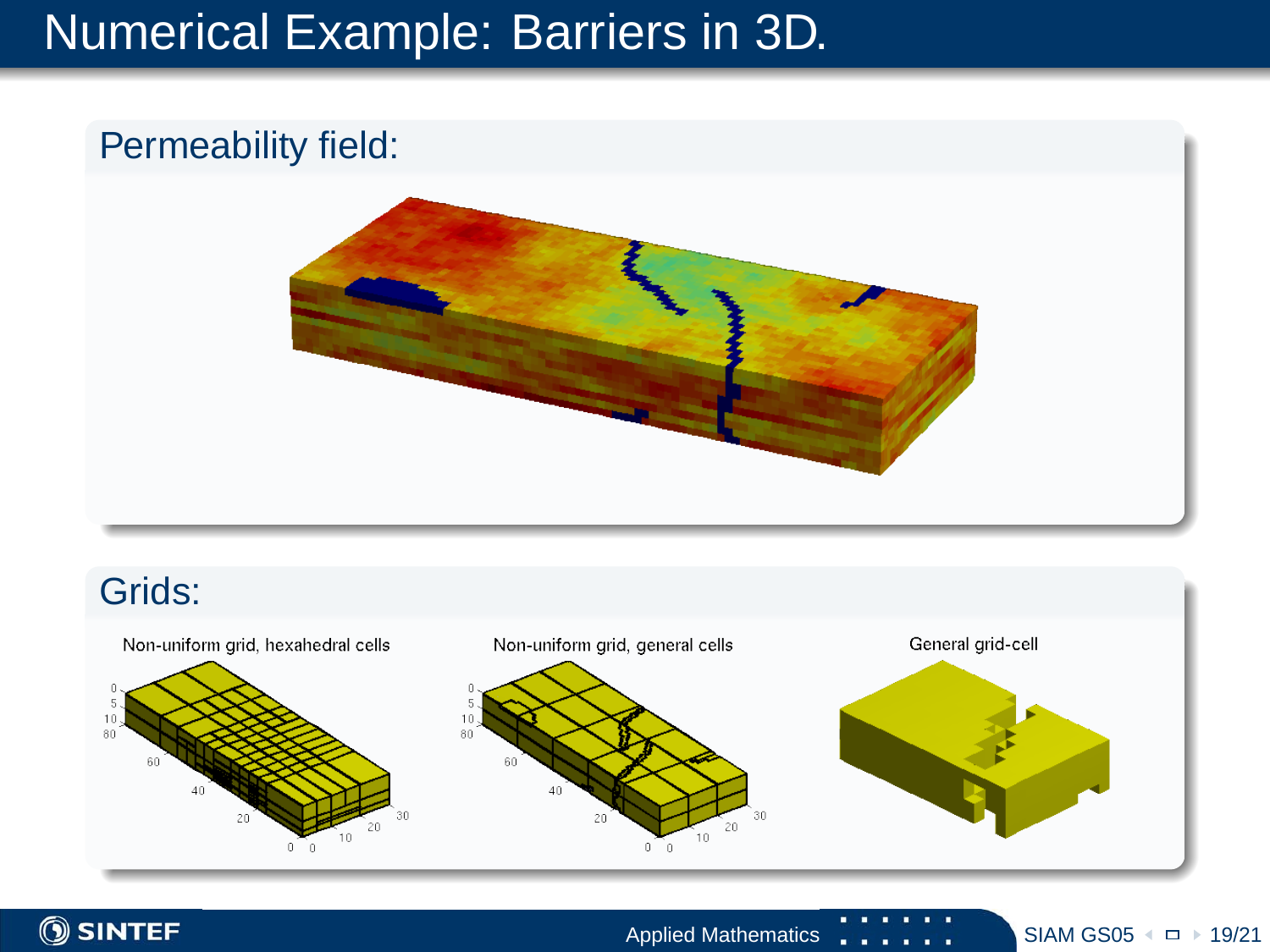## Numerical Example: Barriers in 3D.

# Saturation plots: Saturation-plot from reference solution Saturation-plot from coarse-grid solution

#### Watercut and saturation errors:

**SINTEF** 



<span id="page-19-0"></span>Applied Mathematics  $\begin{bmatrix} 1 & 1 \\ 1 & 1 \end{bmatrix}$  SIAM GS0[5](#page-18-0)  $\leftarrow$   $\Box$  [2](#page-20-0)0/21